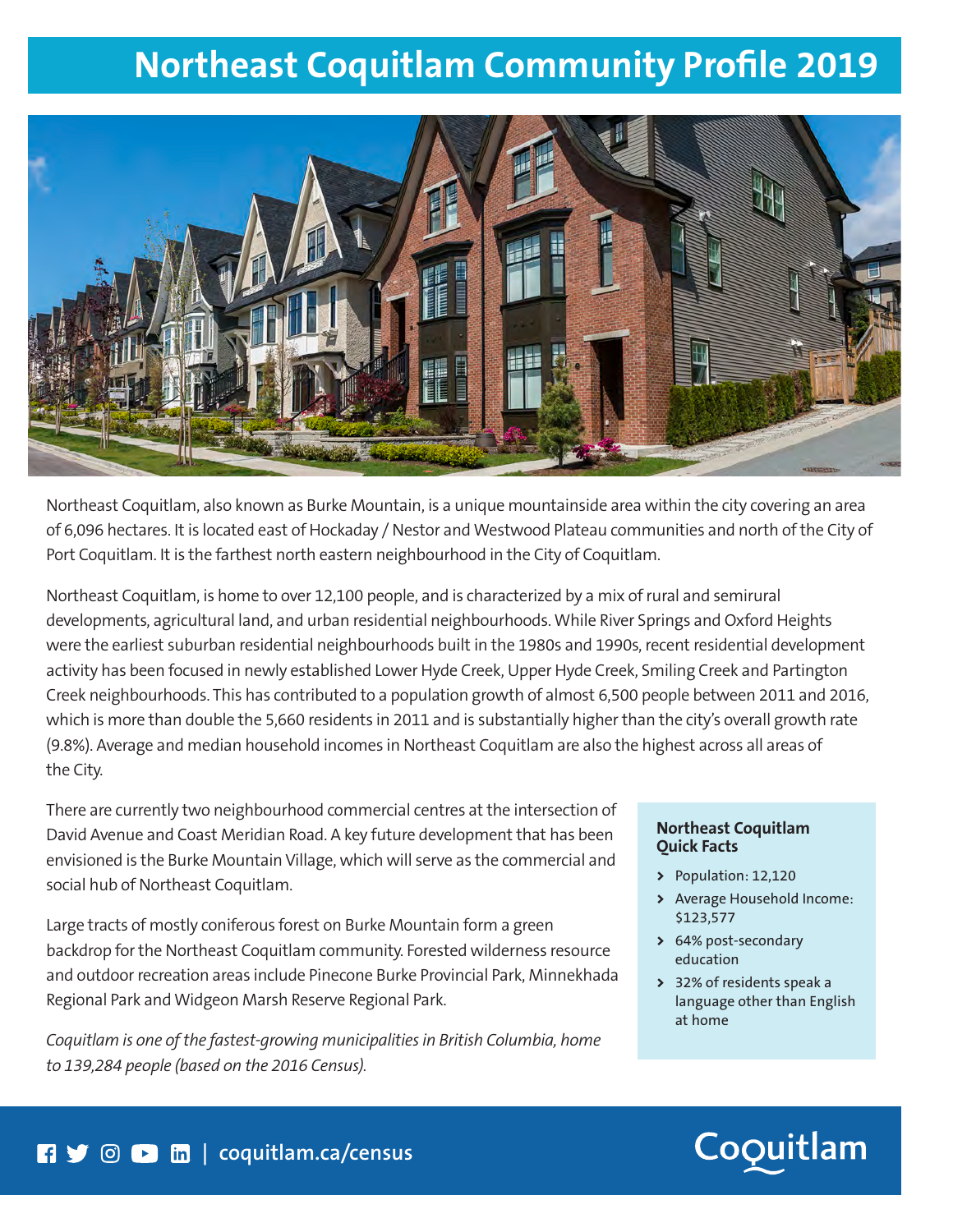## **Northeast Coquitlam compared to All of Coquitlam**

#### **2016 Northeast Coquitlam vs. Coquitlam Population by Age Group**

*Source: Census Canada 2016*



#### **2016 Northeast Coquitlam vs. Coquitlam Top 10 Labour Force by Industry**

*Source: Census Canada 2016*

(% of total population in Labour Force) Northeast Coquitlam Coquitlam





#### **2016 Northeast Coquitlam vs. Coquitlam Education by Degree**

*Source: Census Canada 2016*

(% of Postsecondary certificate, diploma and degree responses) Northeast Coquitlam Coquitlam

51%

58%



#### **2016 Northeast Coquitlam vs. Coquitlam Top 10 Languages Spoken Most Often at Home BUSINESS BUSINESS**

*Source: Census Canada 2016* **BUSINESS**

(% of single responses) Northeast Coquitlam Coquitlam



#### **2016 Northeast Coquitlam vs. Coquitlam Dwellings by Structural Type of Dwelling**  ЦΟ للصبره  $\Box$ Source: Census Canada 2016 **Northeast Coquitlam Coquitlam** ЦΟ ۳L цα 口見 ЦÓ оJ П П 40 ᇛ Ш П ┓ ЦΩ  $\Box_{\tau}$  $\Box$  $\Box$  $\Box$ П 40 口口 п 40. 口声 П П **0% 11% 0% 22% 22% 10% 6% 3% 13% 14% 58% 39%** Single Family House Apartment Apartment Triplex/Quadruplex/Row Duplex | Single Family House ≤4 Stories House/Townhouse (with Secondary Suite) (without Secondary Suite) 5+ Stories

### **2016 Northeast Coquitlam vs. Coquitlam Dwellings by Tenure**

*Source: Census Canada 2016* (% of Total Private Households) Northeast Coquitlam Coquitlam



#### **2016 Northeast Coquitlam vs. Coquitlam Commuting Duration**

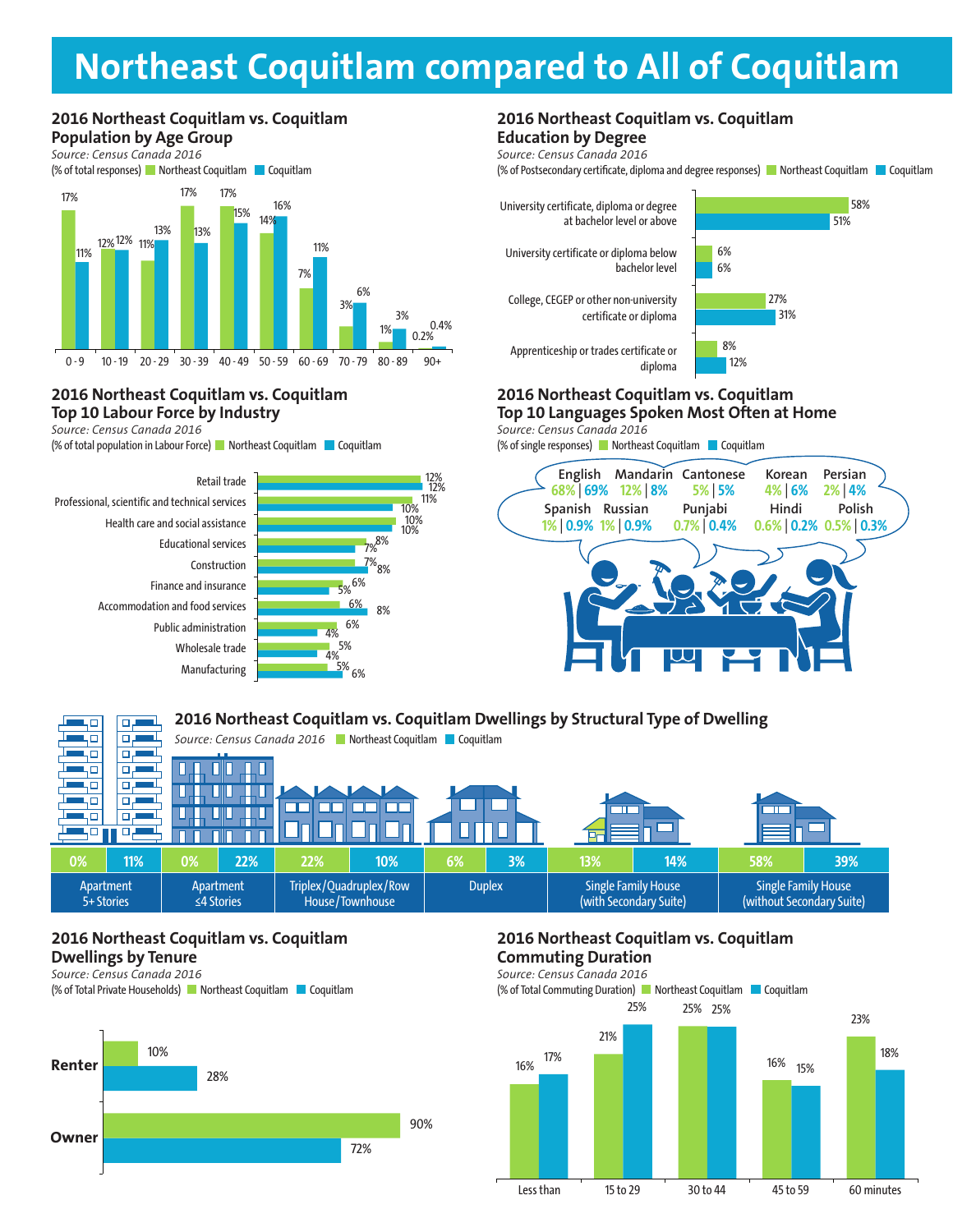### **Northeast Coquitlam 2006 Vs. 2016**

### **1981 – 2016 Northeast Coquitlam Population Count**

*Source: Census Canada 1981, 1986,1991, 1996, 2001, 2006, 2011, 2016*



#### **2006 vs. 2016 Northeast Coquitlam Top Five Languages Spoken Most Often at Home** *Source: Census Canada 2006 and 2016*

(% of single responses) 2006 2016



#### **2015 Northeast Coquitlam vs. Coquitlam and Metro Vancouver Household Income Statistics**

*Source: Census Canada 2016* **Northeast Coquitlam Coquitlam Metro Vancouver** 



### **2006 vs. 2016 Northeast Coquitlam**

**Immigrant Population by Age at Immigration** *Source: Census Canada 2006 and 2016* **BUSINESS**







### **2006 vs. 2016 Northeast Coquitlam Transportation**

*Source: Census Canada 2006 and 2016* (% of Total Main Mode of Commuting) 2006 2016



# Did you know?

In the late 1960s, a ski resort operated for two seasons on Burke Mountain before ceasing operations in 1969.